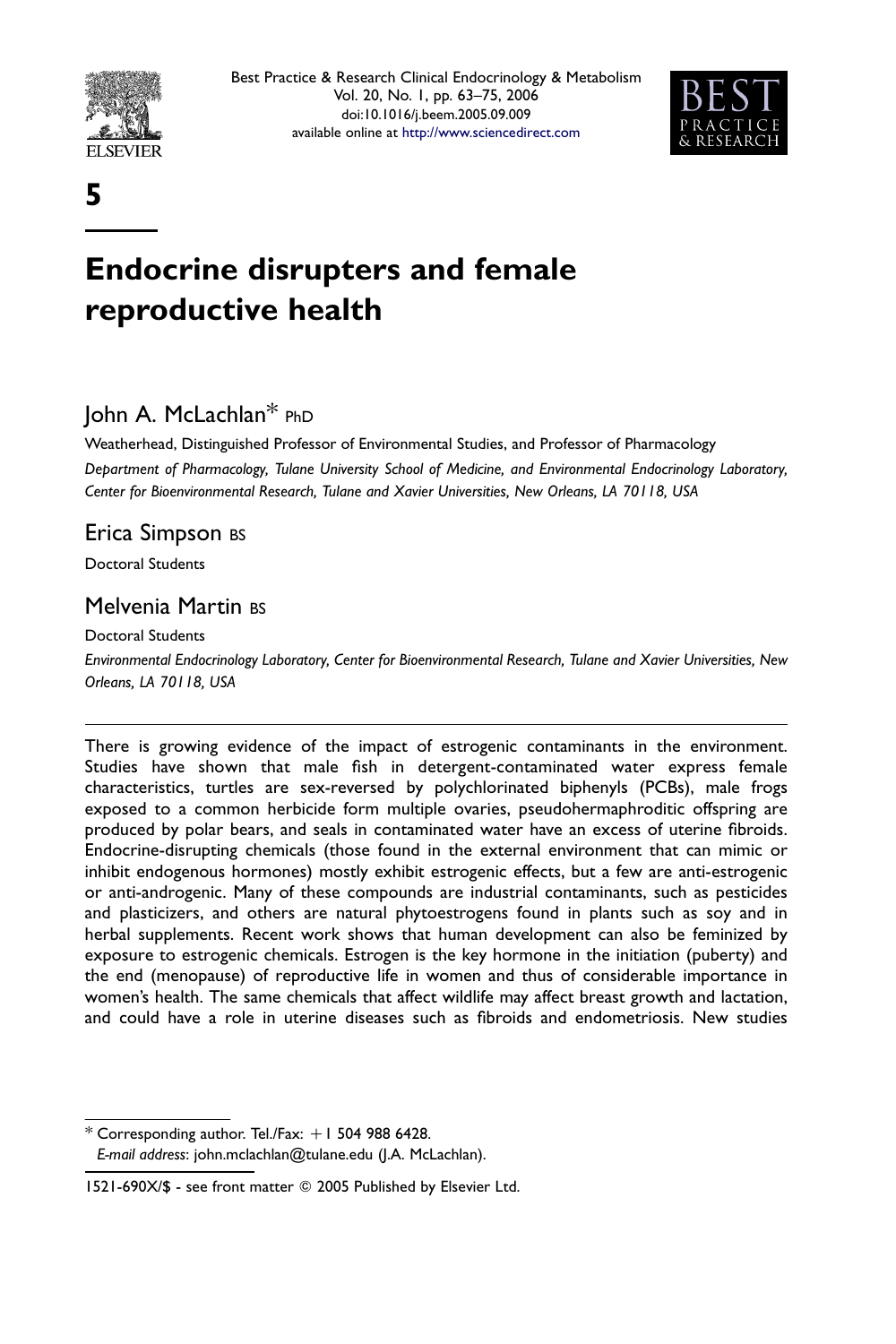provide a mechanism of action for estrogenic chemicals and other endocrine disrupters at the molecular level (called epigenetics) that may help explain the long-term effects of endocrine disruption.

Key words: early onset of puberty; epigenetics; endocrine disrupters; female reproductive health; feminization; uterus; uterine fibroids; endometriosis; estrogen; phytoestrogens.

#### THE PREVALENCE OF ENVIRONMENTAL ESTROGENS

#### Evidence from wildlife

The news today is full of stories about strange things happening to the reproductive systems of a wide variety of animals; and they all seem to be linked to hormones. For example, there are reports in the literature of fish in the Potomac River being feminized by water-borne pollutants [\[1\]](#page-10-0). Researchers demonstrated that the protein made in the liver that is deposited in the egg before it is laid is being made in great quantities by male fish. Egg yolk protein or vitellogenin is not usually made or secreted into the blood of male fish unless they are treated with estrogen; in this case, environmental estrogens are affecting the male fish.

Turtles can be sex-reversed, male to female, in the laboratory by painting their eggs with estrogen or, surprisingly, estrogenic polychlorinated biphenyls (PCBs) [\[2,3\]](#page-10-0). The effect of the PCBs is seen at relatively low levels. Some of these PCBs act like estrogen when tested in estrogen receptor binding assays or mouse uterotrophic assays. In the wild, data from Guillette and his colleagues [\[4\]](#page-10-0) have shown that penis length and circulating levels of hormones in alligators can be compromised in contaminated lakes as compared to less contaminated sites.

Male frogs' eggs or embryos exposed in the lab to environmentally relevant levels of the widely used pesticide atrazine develop ovaries and are subfertile or infertile [\[5\]](#page-10-0). In fact, not only do the males—which normally only have testes—develop ovaries, they develop multiple ovaries, sometimes six or seven. And they are functioning gonads, making estrogen. Unlike the PCBs and DDT, atrazine is not an estrogen mimic even though it developmentally feminizes the frog. In fact, it is a kind of endocrine modulator that one might imagine in clinical practice. It actually is an aromatase inducer, enhancing the conversion of testosterone to estradiol [\[6\],](#page-10-0) so even through the effect is indirect (production of more endogenous estrogen), the net effect is one of estrogenization.

Even mammals are affected. Polar bears in contaminated sites in the Arctic have had pseudohermaphroditic offspring [\[7\]](#page-10-0), and a recent report described an association between estrogenic contaminants in the Baltic Sea environment and the increased prevalence of uterine fibroids in seals (yes, seals, like people, get uterine fibroids) [\[8\]](#page-10-0). Sheep that graze on subterranean clover ingest such high amounts of estrogenic materials from the plants (the so-called phytoestrogens) that they are essentially infertile [\[9,10\].](#page-10-0) More recently, Setchell et al. used knowledge of phytoestrogens to solve a reproductive mystery at the Cincinnati Zoo. Cheetahs were not breeding and had benign hepatomas, leading some to suspect that they were being exposed to high doses of estrogens (infertility and benign hepatomas being a symptom of intoxication or longterm use of high-dose oral contraceptives). There was no obvious source of estrogen in the cheetah's environment. Setchell and colleagues suspected soy-based materials in the diet as a source of estrogen. In fact that was the case. When the wild cats were given a diet without soy their symptoms resolved and several gave birth to kittens [\[11\].](#page-10-0)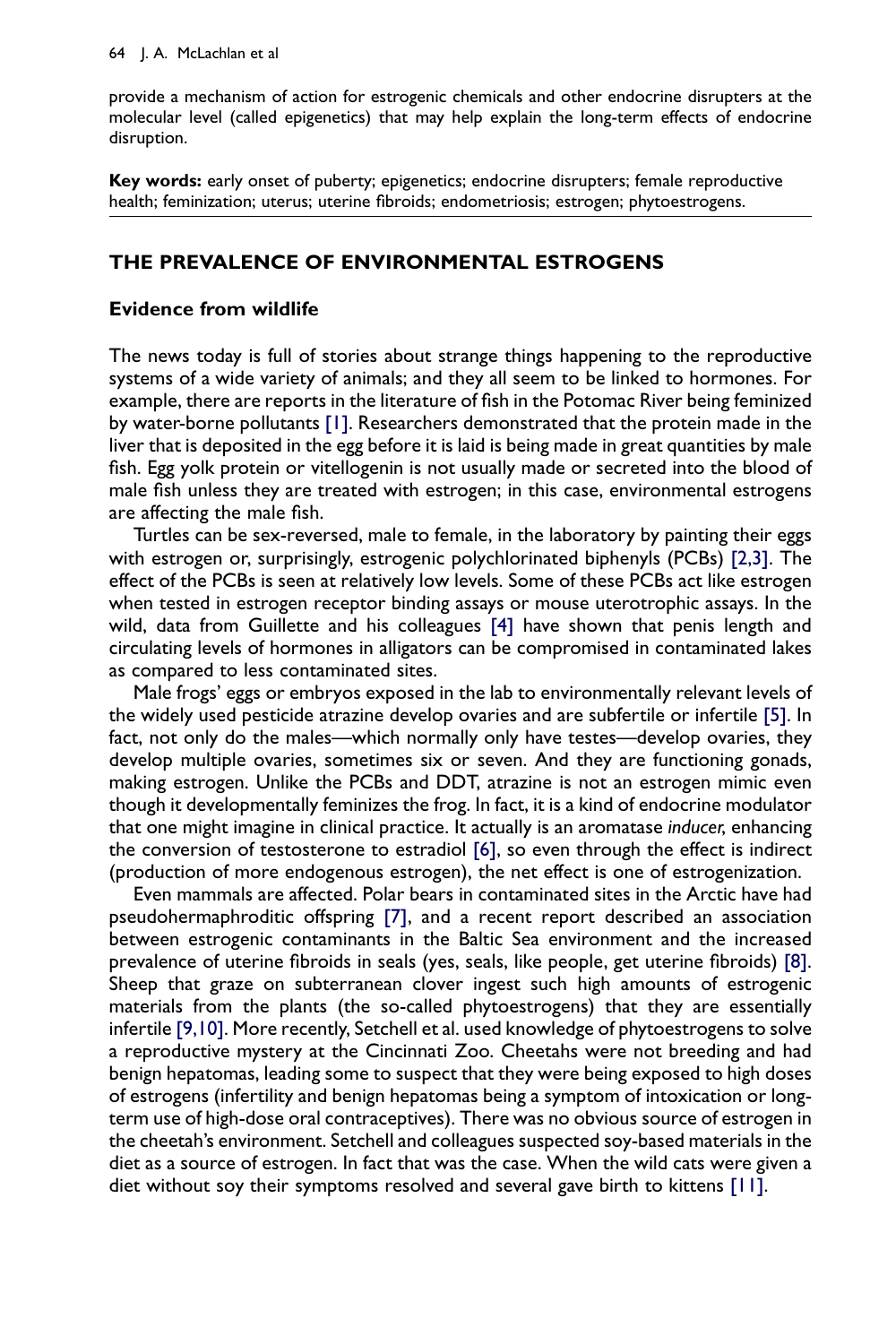Finally, a fungus Fusarium sp., which infests corn and other grain in storage, is known to produce a potent estrogenic chemical called zearalenone [\[12\].](#page-10-0) Rather than a phytoestrogen, zearalenone is a mycotoxin estrogen. In much the same way as the Setchell group did with the cheetah, Mirocha and colleagues sought the material responsible for cessation of lactation and hyperestrogenization in female pigs that ate corn infested with Fusarium. The condition in pigs was called the moldy corn syndrome by farm veterinarians. Knowing that the symptoms were those of hyperestrogenization, they sought a fungal product with that activity and found it [\[13\]](#page-10-0). It is estimated that humans consume approximately 3 (g/person per day of zearalenone in North America.

#### Relevance to human health

What does all this have to do with the topic of female reproductive health? A lot! We know that one of the most prominent hormones in female reproduction is estrogen; the right amount at the right time and in the right place is the key to its proper function. The previous examples, chosen from among many others, demonstrate that our environment contains estrogenic chemicals, that they come in a variety of forms, including dietary, that they can have effects on virtually every vertebrate (fish, amphibians, reptiles, birds, mammals), and that the effects are similar across species. In other words, an estrogenic chemical by any other name is still an estrogen. Estradiol-17 $\beta$  is produced and is active in all the vertebrates. The estrogen receptors  $\alpha$  and  $\beta$ are also extensively conserved across species [\[14\]](#page-10-0). That is to say, the effects of environmental estrogens in wildlife are relevant to medicine because they are working on cellular systems and physiological mechanisms that are very similar to our own.

In addition to the synthetic industrial pollutants that mimic estrogens, the dietary substances called phytoestrogens, and the fungal materials that give an estrogenic response, we humans of late have been adding our own natural and synthetic pharmaceutical estrogens to the environment. So when we ask the question: 'Are there estrogens in the environment?' we don't just mean contaminants that mimic estradiol or dietary chemicals that the body recognizes as estradiol, we mean estradiol. Or at least ethinyl estradiol, the major estrogen in oral contraceptives [\[15–](#page-10-0) [17\]](#page-10-0). Pharmaceuticals including the constituent hormones of oral contraceptives have been found in virtually every stream and waterway tested in the USA [\[19\].](#page-10-0) In some cases the amounts of pharmaceutical estrogens are potentially quite large. For example, Joakim Larsson [\[20\]](#page-10-0) estimated the amount of estradiol in a vaginal ring contraceptive device (now used in the US under the name NuvaRing) at disposal was 2.4 mg; that is enough estradiol in one disposed ring to reach biologically active levels in fish in 24,000,000 l of water. Thus, one of the take-home lessons for women's reproductive health will be the responsible disposal of these potent hormones.

#### THE BIOCHEMISTRY OF DISRUPTION

As is evident from the previously described examples, most of the environmental chemicals that mimic or block hormones, the endocrine disrupters, are estrogenic, and are from natural dietary sources or are man-made pollutants. Only a few have anti-androgenic or anti-estrogenic activity. Estrogenicity is measured via the ability of a compound to bind to the estrogen receptor and initiate a transcriptional response.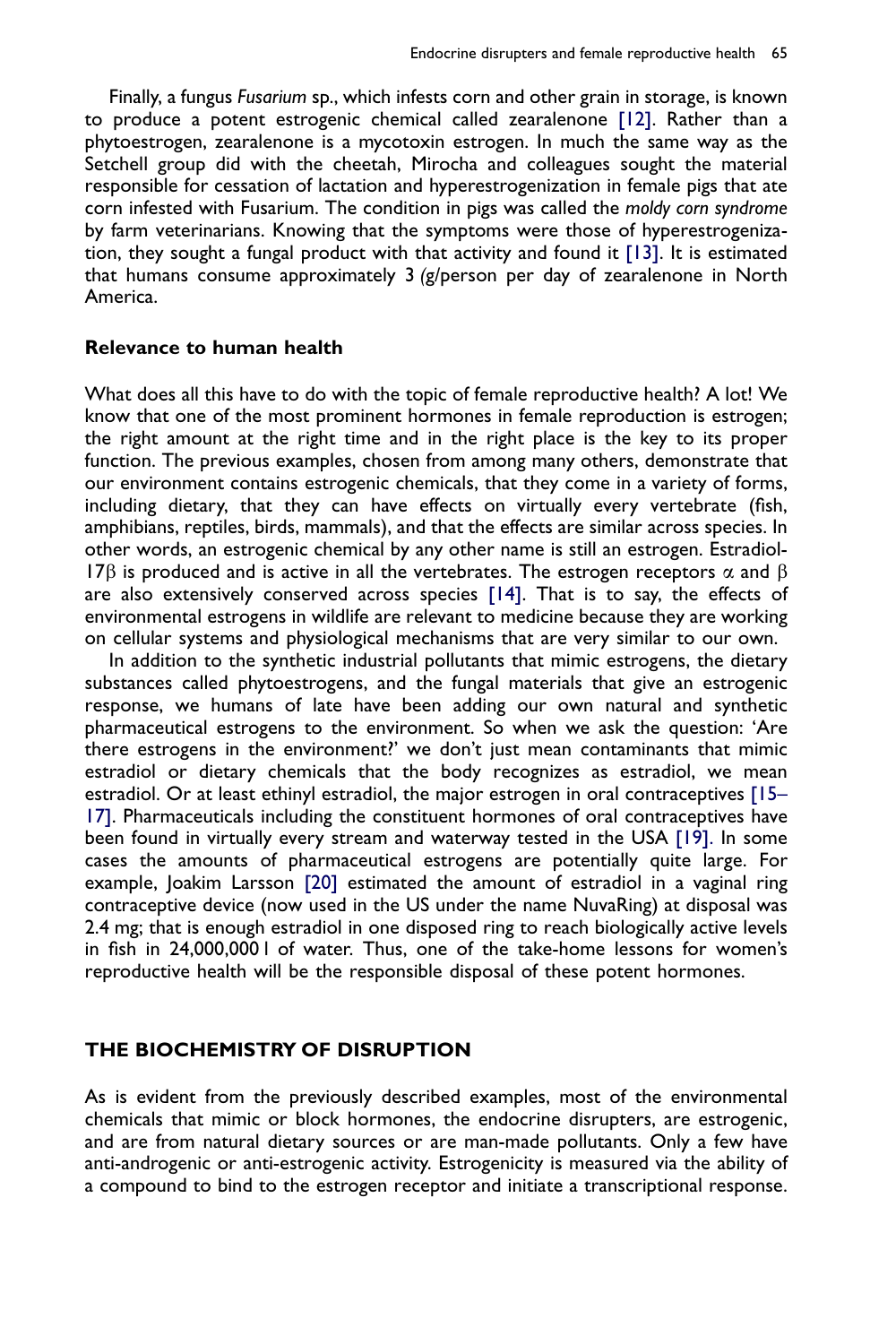Due to the complexity of receptor interactions, one cannot simply look at the structure of a chemical and conclude that it will be estrogenic. It is worth noting that, in most cases, endocrine-disrupting chemicals are much less potent than the ovarian steroid estradiol-17 $\beta$ , ranging from one thirtieth to one ten thousandth as active. The phytoestrogens in soy have activity in the range of 130th–100th the activity of estradiol. Thus, it may be important to pay special attention to the diet of women with reproductive dysfunction both in terms of total soy intake (soy milk, tofu, supplements) as well as over-the-counter soy extracts and derivatives usually classified as isoflavones. We can put these relative potencies in perspective by considering that the other ovarian estrogens, estrone and estriol, are also in the range of one fortieth that of estradiol and yet are certainly biologically active.

# RECOGNIZING ESTROGEN DISRUPTION

So the potential for estrogenization of humans is there. What would it look like? Our favorite example is called The Mortician's Mystery[\[21\].](#page-11-0) A 50-year-old man presents with enlarged breasts, low libido, low sperm count, etc. This suite of symptoms is associated with estrogen exposure in an adult male. The physician's differential diagnosis is that he has an estrogen-producing tumor. However, the clinical work-up finds very low testosterone levels, but no increase in estradiol, estrone or estriol. Upon interview, his physicians determine that he uses a cream in his work as an undertaker, but does not wear protective gloves. Organic extracts of the patient's serum and the embalming cream reveals an unknown compound with potent estrogenic activity. With proper care the symptoms reverse over 2 years. One of the lessons drawn by the authors was that "...some principles in our patient may be generalizable to groups. First, although he presented with striking clinical findings, it is possible that lesser degrees of exposure to estrogen in embalming compounds or other industrial exposures are more common and induce less profound disturbances of reproductive function, such as oligospermia in men or menstrual irregularities in women." (Emphasis is our own.)

One of the issues raised in the mortician's mystery is that the patient presented with striking clinical findings. As with many other approaches to environmental medicine, the causal chain is often hard to establish, and the effects may be subtle. Thus, the physician must rely on a thorough knowledge of biology to develop the insights necessary to bring sense to the clinical picture. One such recent example involved the adaptation of an almost classical technique for sex determination in laboratory rodents to the clinical setting. For over half a century, animal-room workers could predict successfully the sex of newborn mouse or rat pups by measuring the distance from their anus to their as yet undifferentiated genital swelling; this was known as the ano-genital distance (AGD). It is invariably larger in males than in females, so much so that skilled animal-room technicians don not actually have to measure except by eye. Chemicals such as the synthetic estrogen diethylstilbestrol (DES) or other environmental estrogens given to the pregnant rodent would cause a decrease in this measure, or feminization, if you will, of the AGD. Shanna et al. [\[22\]](#page-11-0) wanted to know if they could use this measure to test whether exposure to known endocrine-disrupting chemicals—in this case phthalates—would result the AGD in newborn males being shortened toward the female distance in male infants. They were able to show a strong positive correlation between phthalate levels in the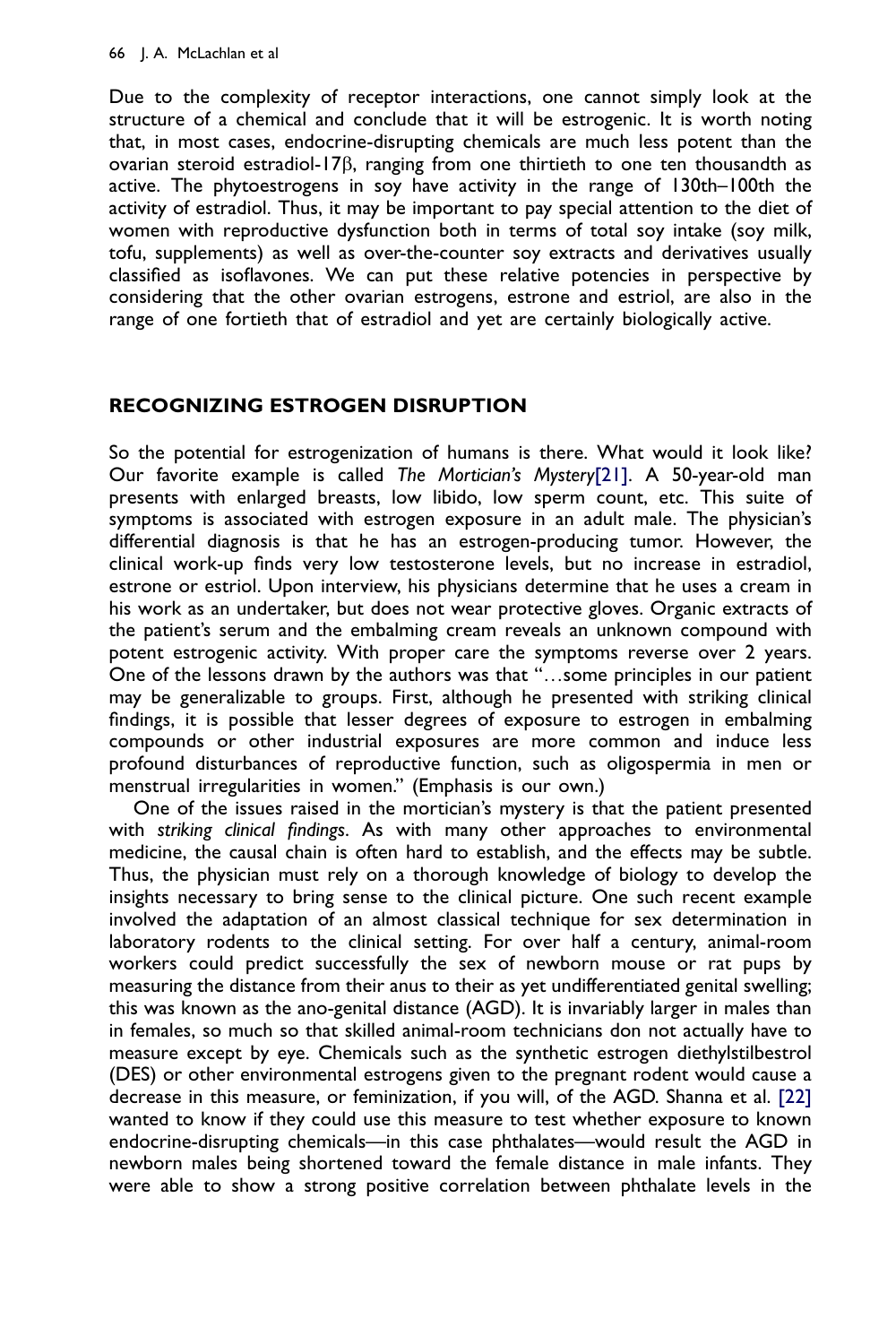mother's urine and decreasing or feminized AGD. The decrease in AGD was also associated with incomplete testicular descent. This represents an important paper in environmental medicine in general, and in endocrine disruption in particular. Phthalates are widespread environmental contaminants detected in 75% of urine samples from normal men in a CDC study [\[23\]](#page-11-0).

#### ENDOCRINE DISRUPTION AND FEMALE REPRODUCTIVE HEALTH

Estrogens are the gatekeepers of female reproductive health. By their sudden increase they open the gate to enter reproductive life at puberty and with their decrease they close it at menopause. Thus, environmental chemicals that mimic or block estrogen could be expected to play a role in advancing puberty, or at least breast development, and possibly in delaying menopause. There is a great deal more information on the former than the latter. While most information on the effects of endocrine disruption on females comes from laboratory animal studies, there is a growing body of information concerning effects of exogenous or environmental estrogens and uterine function in women.

#### Puberty and breast development

The evidence for environmental factors effecting puberty or early breast development in girls is growing stronger and is, to a large extent, based on an increasing understanding of the physiology of puberty and a re-evaluation of the standard measurements of breast growth in girls.

An early sign of puberty is breast development, which in humans is triggered by an increase in the ratio of estrogen to androgen. There are many factors that can work together to induce the onset of breast development. One of these is metabolism of androgen. When an enzyme (CYP3A4) responsible for testosterone hydroxylation, an inactivating step in testosterone metabolism, is found as the homozygous alleles for a high-activity variant of the enzyme (CYP3A4\*1B) there is an early onset of breast development [\[24\]](#page-11-0). Of the girls (aged  $9.5\pm0.3$  years) found to be homozygous for CYP3A4\*1B, 90% exhibited breast development (Tanner score 2B or higher), whereas only 40% of the girls homozygous for the low-activity variant (CYP3A4\*1A) exhibited breast development at the same age. Removal of testosterone would increase the estrogen-to-androgen ratio, perhaps explaining why girls with increased testosterone hydroxylation would begin breast development earlier than girls expressing a lower-activity enzyme. Other means of increasing the estrogen-to-androgen ratio, such as increased estrogen due to over-expression of aromatase (the enzyme that converts T–E2), have been shown to cause premature breast development in girls and gynecomastia in boys [\[25,26\].](#page-11-0) Can environmental estrogens be raising the estrogen/androgen ratio? Given the findings of Hayes' group mentioned earlier, that the pesticide atrazine can increase aromatase in frogs to a functionally estrogenizing level, we must at least consider this possibility in humans.

There is also concern of possible increases in rates of precocious puberty in girls. For decades, the definition of precocious puberty has been based on norms established by Marshall and Tanner [\[27\]](#page-11-0) using a British study population. The Herman–Giddens study [\[28\]](#page-11-0) reassessed onset of puberty in US girls ( $n=17,077$ )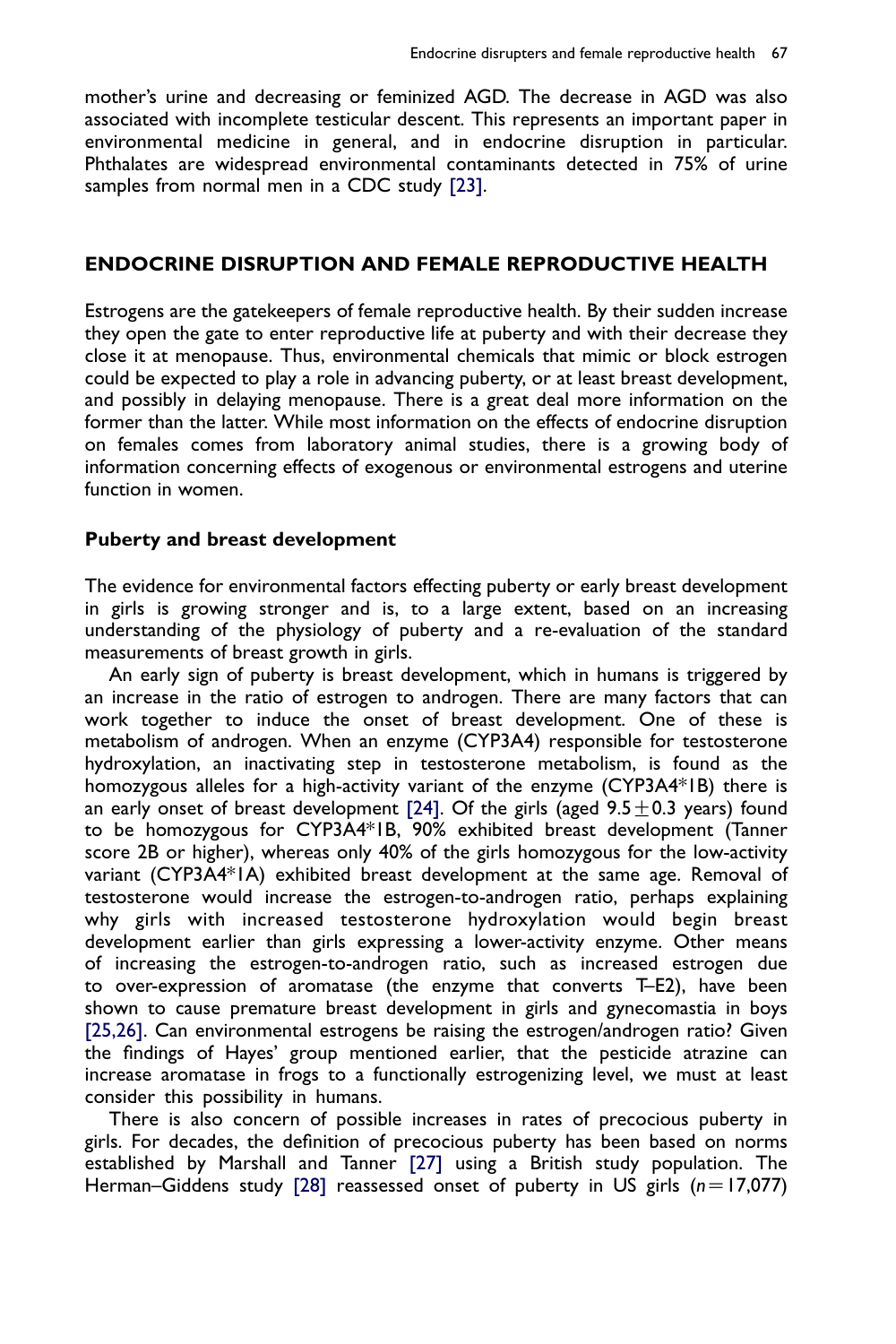and found that breast growth or thelarche (Tanner stage 2B) occurs much earlier (mean age 8.87 years and 9.96 years for African-American and Caucasian girls, respectively, compared to 11.2 years in the study of Marshall and Tanner) [\[27\]](#page-11-0) than the previously established norms, and that menarche also occurs somewhat earlier (12.16 years and 12.88 years, compared to 13.5 years), although the difference is not as drastic for this measure. Moreover, the percentage of girls under the age of 8 years with one or more secondary sexual characteristics (27.2% of African– American girls and 6.7% of Caucasian girls) is much higher than previously reported [\[28\]](#page-11-0). Laboratory studies on rodents showing that pre-pubertal exposure to environmental estrogens can advance puberty in females [\[29\]](#page-11-0) suggest that environmental estrogens may be causing this change. Whether these changes reflect a redefinition of normal or could be due to environmental influences is a matter of debate. Additionally, because the dramatic shifts are limited to breast development and/or pubic hair appearance (adrenarche), but not menarche, it is unclear whether these results reflect a true change in puberty onset or increased incidence of isolated premature thelarche and adrenarche. Pelvic ultrasonography indicates increases in mean uterine  $(>1.8$  mL) and ovarian  $(>1.2$  mL) volumes in cases of early central precocious puberty, but not in isolated premature thelarche [\[30\]](#page-11-0).

Several case studies of premature thelarche after known exposure (oral or trans-dermal) to estrogens (reviewed by New [\[31\]\)](#page-11-0) indicate that these pre-pubertal tissues are especially sensitive to exogenous estrogens. A survey of parents at four US Army pediatric clinics ( $n=521$ ) found that 64% of African Americans (but only 6.9% of Caucasians) use hair-care products containing hormones or placenta, and that half of those parents also use the products on their children [\[32\]](#page-11-0). This may account for some of the racial differences in the Herman–Giddens study. A case study by the author of the survey describes four African–American girls (aged 14– 93 months) with premature thelarche and/or pubic hair that resolved after their mothers ceased using estrogen- or placenta-containing hair products on the girls, suggesting a transient effect of exogenous estrogen rather than a central neuroendocrine effect [\[33\]](#page-11-0).

A more extreme example of early thelarche has been called the 'Puerto Rico epidemic' [\[34\],](#page-11-0) in which toddlers were presenting at Tanner stage 2B and above at alarming rates. The incidence of premature thelarche was estimated at 6.2 per 1000 live births for children under 2 years old, and 1.62 per 1000 for girls between 2 and 8 years old. Many possible explanations have been proposed after analyses of hormones, diet, and environment. More recently, studies from an early puberty cohort in Puerto Rico showed a link between phthalic esters used as plasticizers and premature thelarche [\[35\]](#page-11-0). The primary endocrine-disrupting mechanism of phthalates is to act as antiandrogens [\[36\]](#page-11-0). As mentioned before, decreasing androgenic activity would increase the effective estrogen-to-androgen ratio, which may account for the connection between early thelarche and elevated plasma levels of phthalic esters in the Puerto Rican girls.

# Breast disease

The effects of EDCs on breast cancer are covered in Chapter 9 of this volume. Here we will touch on the effects of EDCs and breast disease, specifically lactation suppression. It is well known that exogenous estrogens such as DES (diethylstilbestrol) will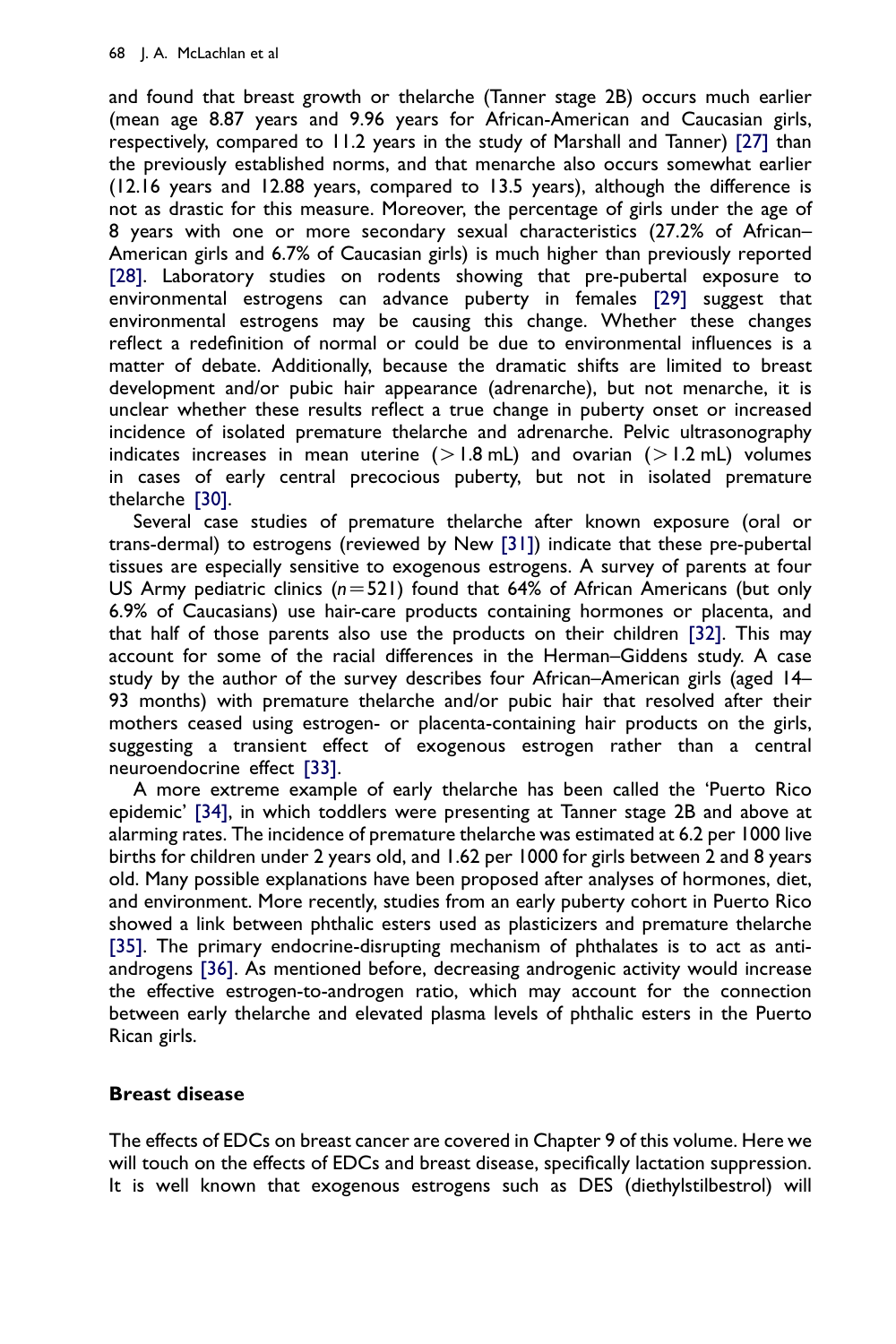effectively suppress lactation. Gladen and Rogan evaluated the role of estrogenic organochlorine compounds on lactation and found a striking adverse effect [\[37\].](#page-11-0) In fact, one may say that two areas that are likely affected by EDCs in women's reproductive health are thelarche and the control of lactation. Both of these are important events in the establishment of reproductive capacity.

#### Uterine disease

Uterine health and disease is another area where environmental endocrine-active compounds are likely to play a role. For example, it has been shown that nonhuman primates exposed to the widespread environmental contaminant TCDD (dioxin) have a high rate of endometriosis. The recent evaluation of the cohort of women exposed to massive doses of dioxin after a chemical accident in Seveso, Italy [\[38\],](#page-11-0) does not support these earlier finings in non-human primates. Since dioxin is not an estrogenic contaminant its effect on the uterus may not be profound.

Another benign uterine disease, leiomyomas or fibroids, has both high prevalence (affecting from 25% of white women to 70% of black women) and morbidity (including infertility and abnormal bleeding) and is dependent on circulating estrogen. Onset of fibroids occurs after puberty, and these benign tumors regress after menopause. It has been shown that fibroids are hypersensitive to the effects of estrogen [\[39\]](#page-11-0). Because of its dependence on estrogen for growth, a role of environmental estrogens in fibroid disease should be considered. Our lab has shown, for example, that human uterine fibroid cells in culture proliferate to a greater degree in response to various estrogenic chemicals than do comparably cultured uterine myometrial cells (Simpson et al., unpublished observation).

A unifying theory for cellular programming of female reproductive tract response to estrogen by fetal exposures will be presented below.

# FETAL DETERMINANTS OF ADULT FEMALE REPRODUCTIVE HEALTH AND DISEASE

One of the most important considerations for endocrine disruption and female reproductive health is the timing of exposure. A growing body of evidence and a developing medical hypothesis suggests that some adult diseases are programmed by the environment in utero. In the concept expressing a fetal basis for adult disease, Barker [\[40\]](#page-11-0) has suggested that maternal malnutrition in pregnancy increases the risk of schizophrenia in the offspring.

The almost classical case for endocrine disruption in utero that leads to adult disease in the offspring is that of prenatal exposure to DES. Between 1958 and 1976 this medication was prescribed during pregnancy to prevent miscarriage. Some 4–6 million pregnancies were treated with DES in the US alone. In 1971 Herbst and colleagues described the occurrence of a rare gynecologic neoplasm in the female offspring of DES-treated pregnancies. Subsequent studies have confirmed the association between maternal treatment with the hormone and cervico-vaginal cancer in the daughters. This was the first demonstration of transplacental carcinogenesis in humans. Remarkably, the expression of disease, always after puberty, was seen from 14 years to 42 years of age. At the time of publication, the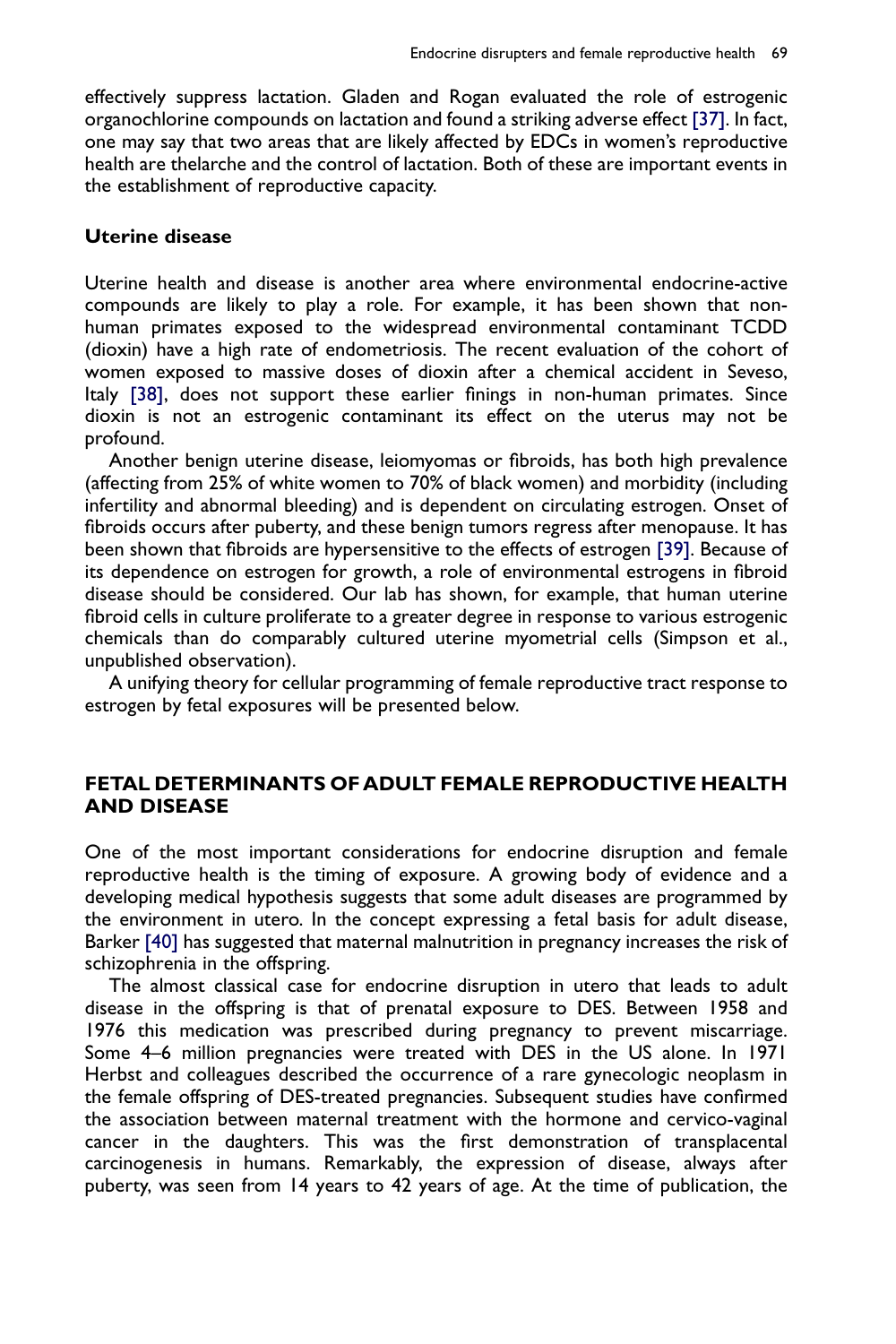DES phenomenon was termed a 'biological time bomb', set in utero to go off decades later. In addition to a small number of genital tract cancers, the daughters of DES-exposed mothers also had functional and anatomical abnormalities of the uterus and fallopian tubes. Fertility was also compromised (see Mittendorf and Herbst [\[41\]](#page-11-0) for a summary of clinical outcomes).

Changes in uterine function as a result of prenatal DES continue to be described. Missmer et al. have explored the role of estrogenic chemicals in the fetal environment and the subsequent occurrence of endometriosis using the Nurses Health Study II cohort [\[42\].](#page-11-0) They found an 80% increased risk for laparoscopically determined endometriosis in women with a documented history of DES exposure in utero. Wise et al. [\[43\]](#page-11-0) report an increased risk for paraovarian cysts but not ovarian cysts or uterine leiomyomas (fibroids) in a collaborative cohort study of women with known DES exposure. On the other hand, Baird and Newbold [\[39\]](#page-11-0) report a 2.5-fold increased risk for uterine leiomyomas in a population of 819 black and 504 white women whose fibroid status was determined by ultrasound screening or surgical record review; their DES exposure was determined by interview. Collectively, one may conclude that prenatal exposure to exogenous estrogens alters the adult function of female reproductive tract.

It is hard to imagine a mechanism that could explain a fetal effect associated with estrogen that would persist into adult life and result in reproductive dysfunction. Results from animal studies are starting to provide such a mechanism, and it involves a process called epigenetics. Epigenetics describes persistent, heritable change in gene expression without change in the sequence of the DNA itself. The most common process for epigenetic change is through DNA methylation; increased DNA methylation is usually associated with a decrease in gene expression, while decreased methylation usually accompanies increased expression. Epigenetic change during development can be permanent and heritable; something as simple as feeding folic acid as a source of methyl groups for methylation to a pregnant mouse can alter the coat color of the offspring through methylation [\[44\]](#page-11-0).

Our laboratory approached the mechanism of epigenetic change with environmental estrogens, first creating a mouse model for cervico-vaginal adenocarcinoma seen after prenatal exposure to DES in women [\[45\].](#page-12-0) This model also replicates the functional and anatomical changes seen in the uterus, fallopian tubes, paraovarian cysts and fertility seen in similarly exposed women [\[46\]](#page-12-0). We demonstrated the persistent over-expression of genes in the uterus of mice treated developmentally with DES [\[47\].](#page-12-0) We further showed that some of these genes were persistently hypomethylated in their promoter regions [\[48\]](#page-12-0). This provided a mechanism for heritable change in gene expression by environmental estrogens. Subsequently, other genes were altered and methylated [\[49,50\]](#page-12-0). Moreover, the cervico-vaginal cancers of women were shown by Boyd et al. [\[51\]](#page-12-0) to display genetic instability consistent with epigenetic imprints in the absence of mutation in any expected oncogenes or tumor suppressor genes. Thus, a common element for developmental disease associated with estrogens or estrogenic chemicals may be epigenetically imprinted genes.

Recent studies on uterine leiomyoma supports this. Developmental treatment with DES results in uterine leiomyoma in mice [\[45\]](#page-12-0), rats [\[52\],](#page-12-0) and, at least in one study, women [\[39\].](#page-11-0) The study in rats used a mutant strain that had a predisposition to uterine fibroids. The authors showed that developmental treatment with DES caused an alteration in gene imprinting as demonstrated by the penetrance of a tumor suppressor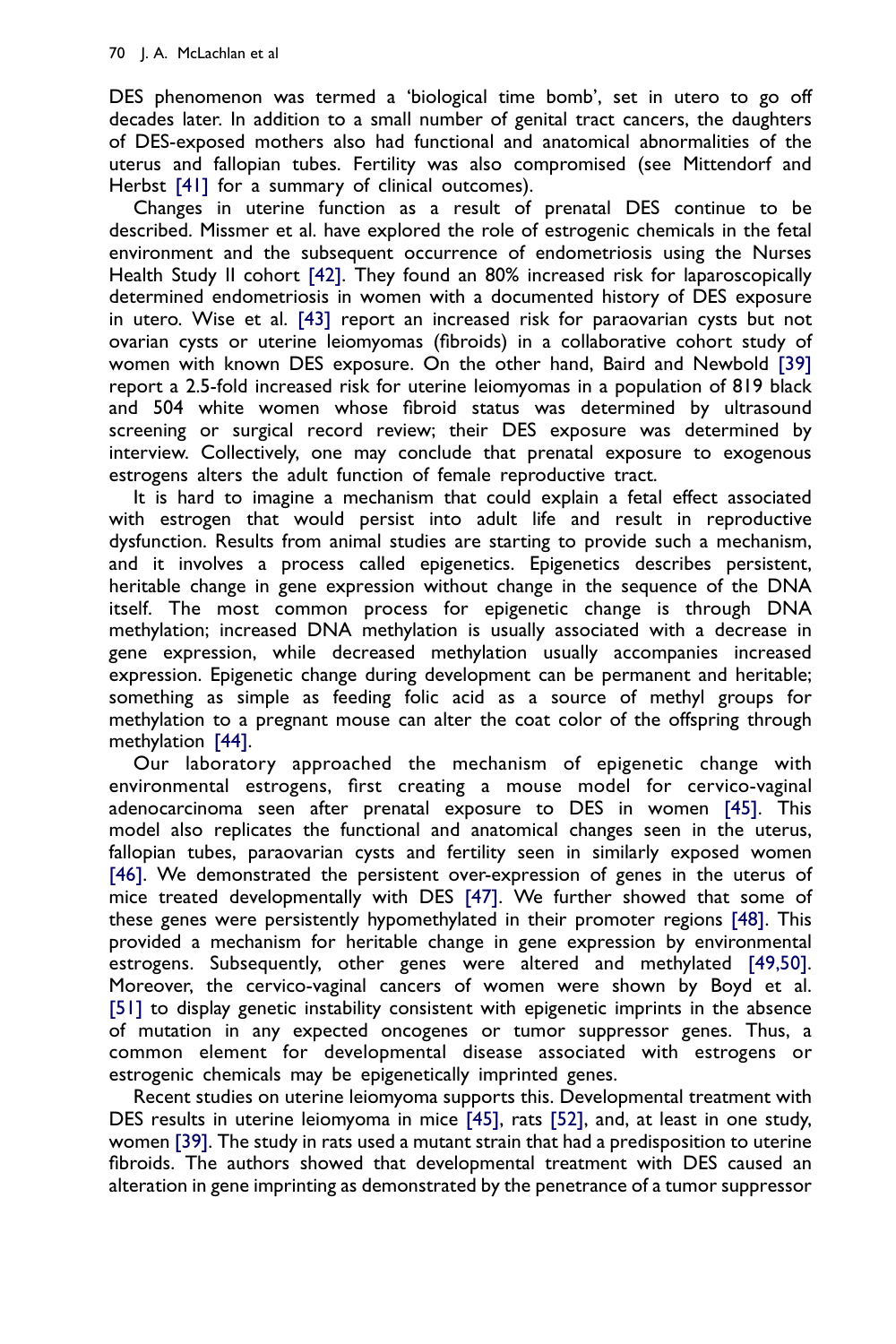gene in the uterus. Thus, in several model systems gene imprinting by estrogen is associated with later uterine disease.

Finally, the heritability of these changes can be seen by the transmission of disease to the next generation. Mice exposed to DES early in development, when mated to control males, produced offspring that also had increased risk for vaginal adenocarcinomas [\[53\]](#page-12-0). Thus, the 'granddaughters' of the treated mice expressed the same rare cancer as the daughters. The implications for transmission of epigenetic traits are obvious, as is the possibility for transgenerational transmission of the DES effect in humans [\[41\].](#page-11-0) Transgenerational effects on reproductive capacity may be a common feature of endocrine-disrupting chemicals, since Anway et al. [\[54\]](#page-12-0) reported very recently that pregnant rats treated with the estrogenic pesticide methoxychlor or the anti-androgenic fungicide vinclozolin have subfertile offspring, and that the male offspring pass the defect through the male germ line for at least four generations. The authors also reported altered patterns of DNA methylation in the male germ line.

We suggest that epigenetic imprinting of key genes during the development of the female reproductive tract plays a critical if not determining role in the function of those tissues in the adult. In order to understand the effect of endocrinedisrupting chemicals on female reproductive health, we will have to start considering what the intrauterine hormone environment was not only for the patient but also for the patient's mother.

#### **CONCLUSION**

An abundance of data demonstrates that disruption of reproductive function is occurring in wildlife in response to EDC exposure. Are we, as humans, exempt from such disruption? It would be difficult to imagine that we are, since the cellular and physiological mechanisms by which environmental estrogens exert their effects are similar across vertebrate species. In fact, cases of early thelarche and feminization of males have been reported in response to products that contain compounds with estrogenic activity or in response to phthalate pollutants. It is probable that human exposure to environmental estrogens has greatly increased over the past 40 years with increased agriculture, industry (including plastics manufacturing), popularity of herbal supplements and soy products, and use of pharmacological estrogens. A challenge for future investigators is to determine the extent to which humans are being impacted, as effects may be subtle or may even occur in utero, so that the influence of environmental estrogens is not seen for many years. Such was the case of DES, where some daughters of women who took DES during pregnancy discovered uterine abnormalities and rare cancers as young adults. Evidence of gene imprinting via epigenetic mechanisms suggests that the influence of environmental estrogens may be transgenerational, so that even if a source of exposure is removed, a population may be impacted for decades. The great sensitivity of both breast and uterine tissue to estrogens makes the female reproductive system especially vulnerable to compounds in the environment that mimic estrogen. Thus, as clinicians and researchers, we should consider the possibility that there may often be an environmental basis for disorders of the female reproductive system.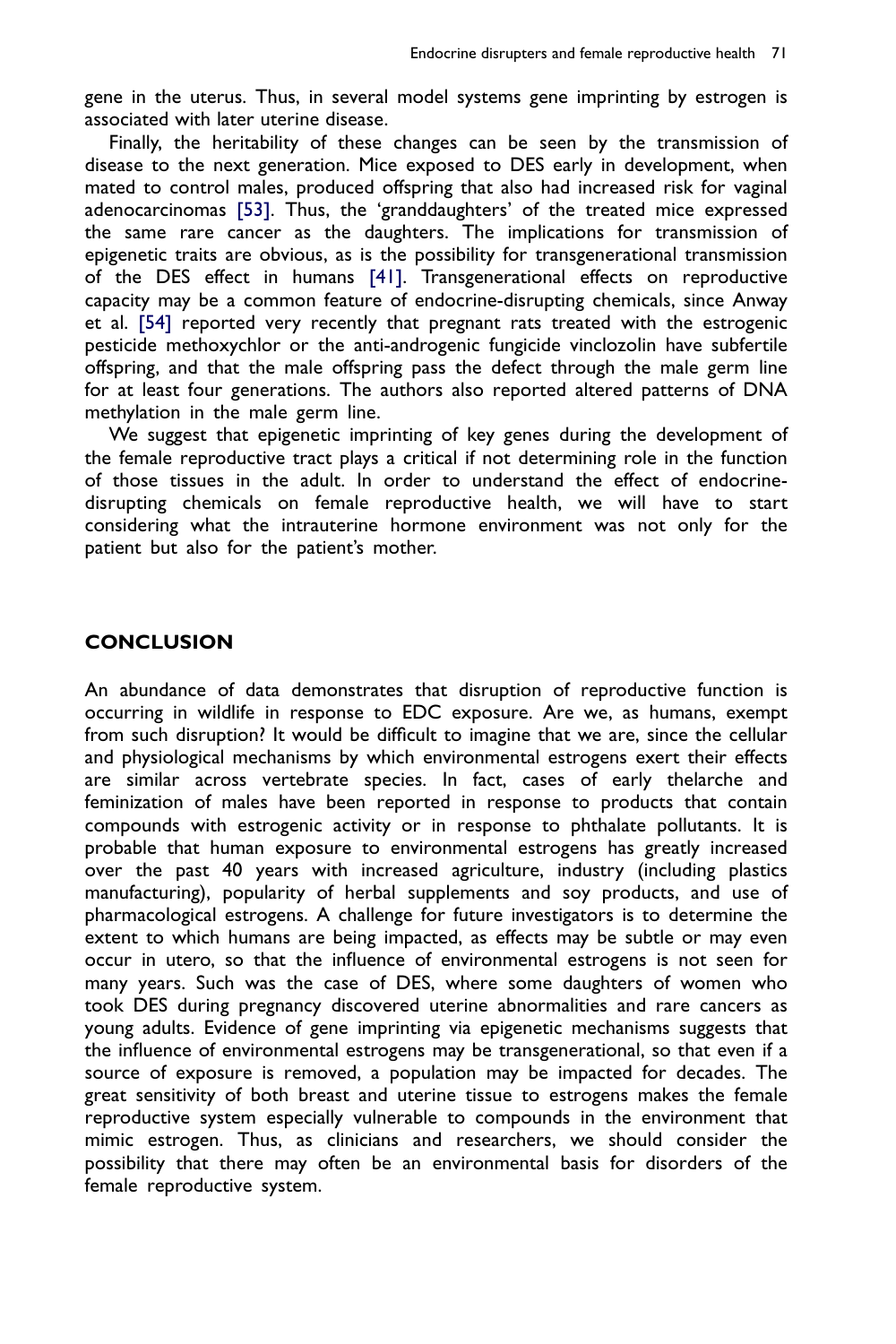# Practice points

- since the cellular biology of estrogens is conserved across vertebrate species, effects of endocrine-disrupting chemicals on wildlife can indicate the impact that endocrine disrupters can have on human reproduction
- industrial contaminants may alter reproductive health, as may plant estrogens (phytoestrogen) and pharmaceutical estrogens
- estrogenic chemicals come in a variety of forms and have effects on every vertebrate species, the effects being similar across species
- † estrogenic pharmaceutical agents such as oral contraceptives should be disposed of properly
- in approaching endocrine disrupters in medicine, it is sometimes hard to establish a direct cause and effect, and the effects may be subtle and delayed
- endocrine-disrupting chemicals are much less potent than the ovarian steroid estradiol-17 $\beta$ , ranging from one thirtieth to one ten thousandth as active (keep in mind that the ovarian estrogens estrone and estriol are also only one fortieth as active as estradiol)
- † pay attention to women's total soy intake, over-the-counter soy extracts, and derivatives of soy
- be especially cognizant of estrogen action in the breast and uterus
- difficulties of assessing the role of environmental hormones in reproductive health arise because changes may happen early and even in utero as seen in women exposed prenatally to DES
- † reproductive health problems such as early onset of puberty, fibroids, endometriosis, and breast disease could be caused by generational exposures

# Research agenda

- research in wildlife should be focused towards detecting hot spots for human exposures
- † dietary estrogen trials are needed to establish beneficial or harmful effects of these compounds during critical times of development and reproductive life
- † research should be directed towards biomarkers of exposure and effect in women to help close the gap of understanding in causality in environmentally associated female reproductive disease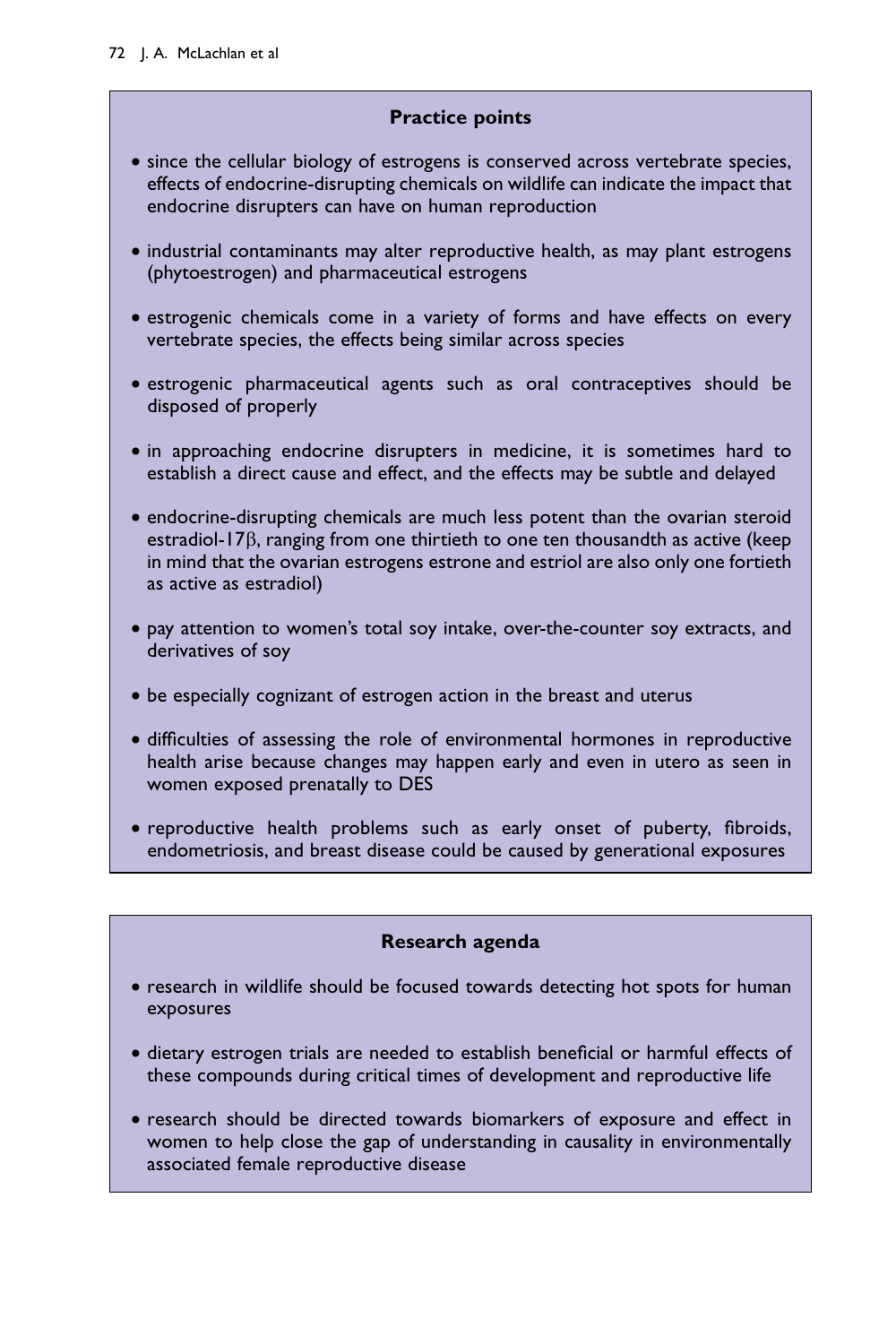## <span id="page-10-0"></span>ACKNOWLEDGEMENTS

The authors gratefully acknowledge the editorial assistance of Mr Rob Wallace in the preparation of this manuscript.

## REFERENCES

- 1. Farethold DA. Pollution confusing fish hormones. Washington Post 2005; 7: C2.
- 2. Bergeron JM, Willingham E, Osborn CT et al. Developmental synergism of steroidal estrogens in sex determination. Environmental Health Perspectives 1999; 107: 93–97.
- 3. Gale RW, Bergeron JM, Willingham EJ & Crews D. Turtle sex determination assay: mass balance and responses to 2,3,7,8-tetrachlorodibenzo-p-dioxin and 3,3,4,4,5-pentachlorobiphenyl. Environmental Toxicology and Chemistry 2002; 21(11): 2477–2482.
- 4. Gunderson MP, Bermudez DS, Bryan TA et al. Variation in sex steroids and phallus size in juvenile American alligators (Alligator mississippiensis) collected from 3 sites within the Kissimmee-Everglades drainage in Florida (USA). Chemosphere 2004; 56(4): 335–345.
- \*5. Hayes TB, Collins A, Lee M et al. Hermaphroditic, demasculinized frogs after exposure to the herbicide atrazine at low ecologically relevant doses. Proceedings of the National Academy of Sciences USA 2002; 99(8): 5476–5480.
- 6. Roberge M, Hakk H & Larsen G. Atrazine is a competitive inhibitor of phosphodiesterase but does not affect the estrogen receptor. Toxicology Letters 2004; 154: 61–68.
- 7. Wiig O, Derocher AE, Cronin MM & Skarre JU. Female pseudohermaphrodite polar bears at Svalbard. Journal of Wildlife Diseases 1998; 34(4): 792–796.
- 8. Backlin BM, Eriksson L & Olovsson M. Histology of uterine leiomyoma and occurrence in relation to reproductive activity in the Baltic gray seal (Halichoerus grypus). Veterinary Patholology 2003; 40(2): 175– 180.
- 9. Adams NR, Sanders MR & Ritar AJ. Oestrogenic damage and reduced fertility in ewe flocks in south Western Australia. Australian Journal of Agricultural Research 1988; 39: 71.
- 10. Smith JF, Jagusch KT, Brunswick LFC & Kelly RW. Coumestans in lucerne and ovulation in ewes. New Zealand Journal of Agricultural Research 1979; 22: 441.
- 11. Setchell KD, Gosselin SJ, Welsh MB et al. Dietary estrogens—a probable cause of infertility and liver disease in captive cheetahs. Gastroenterology 1987; 93: 225–233.
- 12. Mirocha CJ, Schauerhamer B, Christensen CM et al. Incidence of zearalenol (fusarium mycotoxin) in animal feed. Applied and Environmental Microbiology 1979; 38(4): 749–750.
- 13. Chang K, Kurtz HJ & Mirocha UCJ. Effects of the mycotoxin zearalenone on swine reproduction. American Journal of Veterinary Research 1979; 40(9): 1260–1267.
- \*14. McLachlan JA. Environmental signaling: what embryos and evolution teach us about endocrine disrupting chemicals. Endocrine Reviews 2001; 22: 319–341.
- 15. Barel-Cohen K, Shore LS, Shemesh M et al. Monitoring of natural and synthetic hormones in a polluted river. Journal of Environmental Management 2005; 8 [Epub ahead of print].
- 16. Boyd GR, Palmeri JM, Zhang S & Grimm DA. Pharmaceuticals and personal care products (PPCPs) and endocrine disrupting chemicals (EDCs) in stormwater canals and bayou St. John in New Orleans, Louisiana, USA. The Science of the Total Environment 2004; 333(1–3): 137– 148.
- 17. Boyd GR, Reemtsma H, Grimm DA & Mitra S. Pharmaceuticals and personal care products (PPCPs) in surface and treated waters of Louisiana, USA and Ontario, Canada. The Science of the Total Environment 2003; 311(1–3): 135–149.
- 19. Kolpin DW, Furlong ET, Meyer MT et al. Pharmaceuticals, hormones, and other organic wastewater contaminants in US streams, 1999–2000: a national reconnaissance. Environmental Science and Technology 2002; 36(6): 1202–1211.
- 20. Larsson Joakim. Quoted in Contraceptive ring could pose risks after its disposal. Science News 2003; 163: 62 [January 25].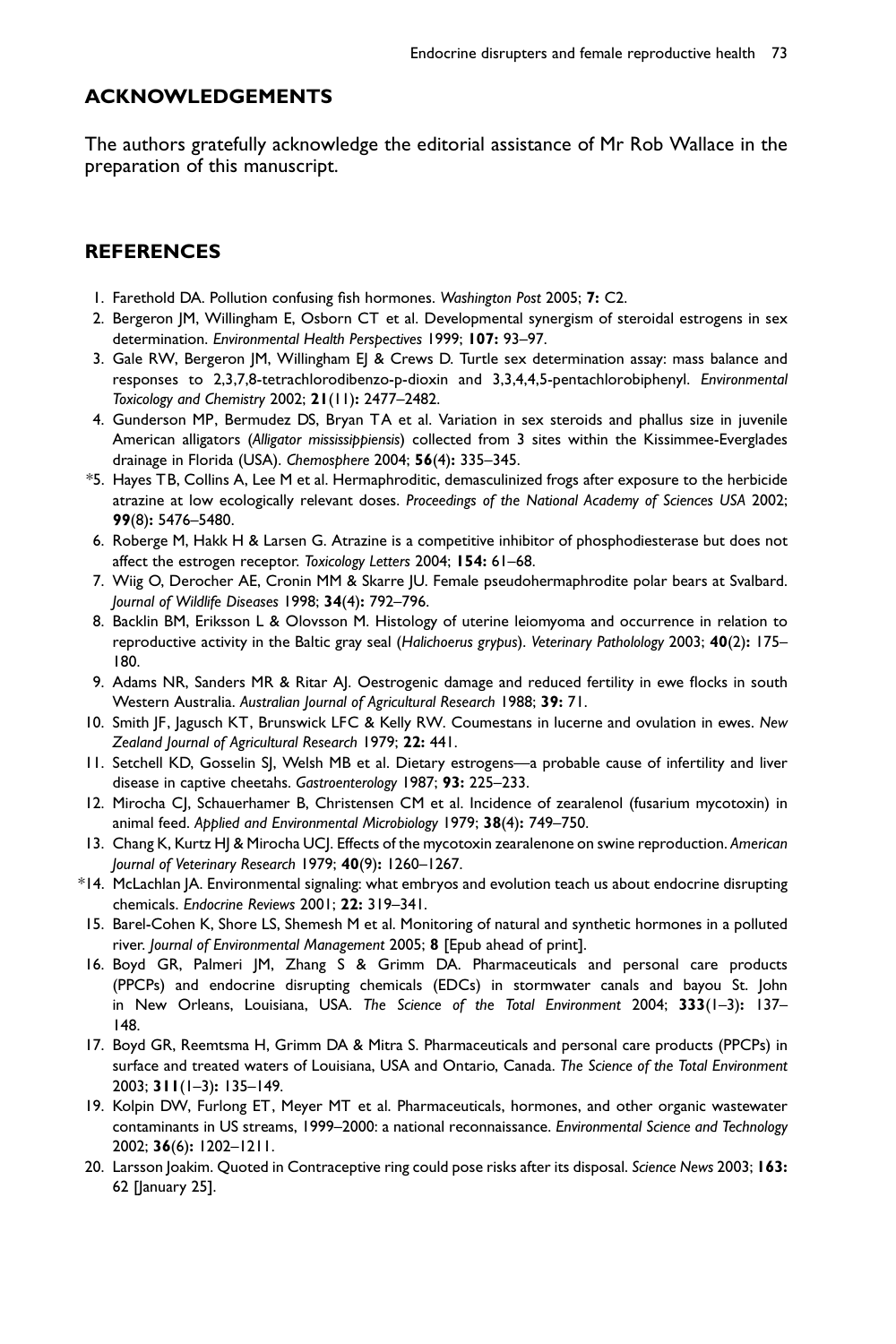- <span id="page-11-0"></span>74 J. A. McLachlan et al
- 21. Finkelstein JS, McCully WF, MacLaughlin DT et al. The mortician's mystery. Gynecomastia and reversible hypogonadotropic hypogonadism in an embalmer. The New England Journal of Medicine 1988; 318(15): 961–965.
- \*22. Swan ShannaH, Main KatharinaM, Liu Fan et al. Decrease in anogenital distance among male infants with prenatal phthalate exposure. Environmental Health Perspectives 2005; 113(8): 1056–1061.
- 23. Silva MJ, Barr DB, Reidy JA et al. Urinary levels of seven phthalate metabolites in the US population from the National Health and Nutrition Examination Survey (NHANES) 1999–2000. Environmental Health Perspectives 2004; 112(3): 331–338.
- 24. Kadlubar FF, Berkowitz GS, Delongchamp RR et al. The CYP3A4\*1B variant is related to the onset of puberty, a known risk factor for the development of breast cancer. Cancer Epidemiology Biomarkers and Prevention 2003; 12(4): 327–331.
- 25. Stratakis CA, Vottero A, Brodie A et al. The aromatase excess syndrome is associated with feminization of both sexes and autosomal dominant transmission of aberrant P450 aromatase gene transcription. Journal of Clinical Endocrinology and Metabolism 1998; 83(4): 1348–1357.
- 26. Braunstein GD. Aromatase and gynecomastia. Endocrine-related Cancer 1999; 6(2): 315–324.
- 27. Marshall WA & Tanner JM. Variations in the pattern of pubertal changes associated with adolescence in girls. Archives of Disease in Childhood 1969; 44: 291–303.
- 28. Herman-Giddens ME, Slora EJ, Wasserman RC et al. Secondary sexual characteristics and menses in young girls seen in office practice: a study from the pediatric research in office settings network. Pediatrics 1997; 99(4): 505–512.
- 29. Goldman; 2000.
- 30. Haber HP, Wollmann HA & Ranke MB. Pelvic ultrasonography: early differentiation between isolated premature thelarche and central precocious puberty. European Journal of Pediatrics 1995; 154(3): 182-186.
- 31. New MI. Premature thelarche and estrogen intoxication. In McLachlan JA (ed.) Estrogens in the Environment II, Influences on Development. New York: Elsevier, 1985, pp. 349–357.
- 32. Tiwary CM. A survey of use of hormone/placenta-containing hair preparations by parents and/or children attending pediatric clinics. Military Medicine 1997; 162(4): 252–256.
- 33. Tiwary CM. Premature sexual development in children following the use of estrogen- or placentacontaining hair products. Clinical Pediatrics (Phila) 1998; 37(12): 733–739.
- 34. Larriuz-Serrano MC, Perez-Cardona CM, Ramos-Valencia G & Bourdony CJ. Natural history and incidence of premature thelarche in Puerto Rican girls aged 6 months to 8 years diagnosed between 1990 and 1995. Puerto Rico Health Science Journal 2001; 20(1): 13-18.
- 35. Colon I, Caro D, Bourdony CJ & Rosario O. Identification of phthalate esters in the serum of young Puerto Rican girls with premature breast development. Environmental Health Perspectives 2000; 108(9): 895–900.
- 36. Gray Jr. LE, Ostby J, Furr J et al. Perinatal exposure to the phthalates DEHP, BBP, and DINP, but not DEP, DMP, or DOTP, alters sexual differentiation of the male rat. Toxicology Science 2000; 58(2): 350-365.
- 37. Gladen BC & Rogan WJ. DDE and shortened duration of lactation in a northern Mexican town. American Journal of Public Health 1995; 85(4): 504–508.
- 38. Wiess J, Papke O, Bignert A et al. Concentrations of dioxins and other organochlorines (PCBs, DDTs, HCHs) in human milk from Seveso, milan and Lombardian rural area in Italy: a study performed 25 years after the heavy dioxin exposure in Seveso. Acta Paedratrica 2003; 92(4): 467-472.
- \*39. Baird DD & Newbold R. Prenatal diethylstilbestrol (DES) exposure is associated with uterine leiomyoma development. Reproductive Toxicology 2005; 20(1): 81-84.
- \*40. Barker DJ. The developmental origins of adult disease. European Journal of Epidemiology 2003; 18(8): 733– 736.
- 41. Mittendorf R & Herbst AL. DES exposure: an update. Contemporary Pediatrics 1994; 11(11): 59–62 [64, 66 passim].
- \*42. Missmer SA, Hankinson, Spiegelman SE et al. In utero exposures and the incidence of endometriosis. Fertility and Sterility 2004; 82: 1501.
- 43. Wise LA, Palmer JR & Rowlings K. Risk of benign gynecologic tumors in relation to prenatal diethylstilbestrol exposure. Obstetrics and Gynecology 2005; 105(1): 167–173.
- 44. Waterland RA & Jirtle RL. Early nutrition, epigenetic changes at transposons and imprinted genes, and enhanced susceptibility to adult chronic diseases. Nutrition 2004; 20(1): 63-68.